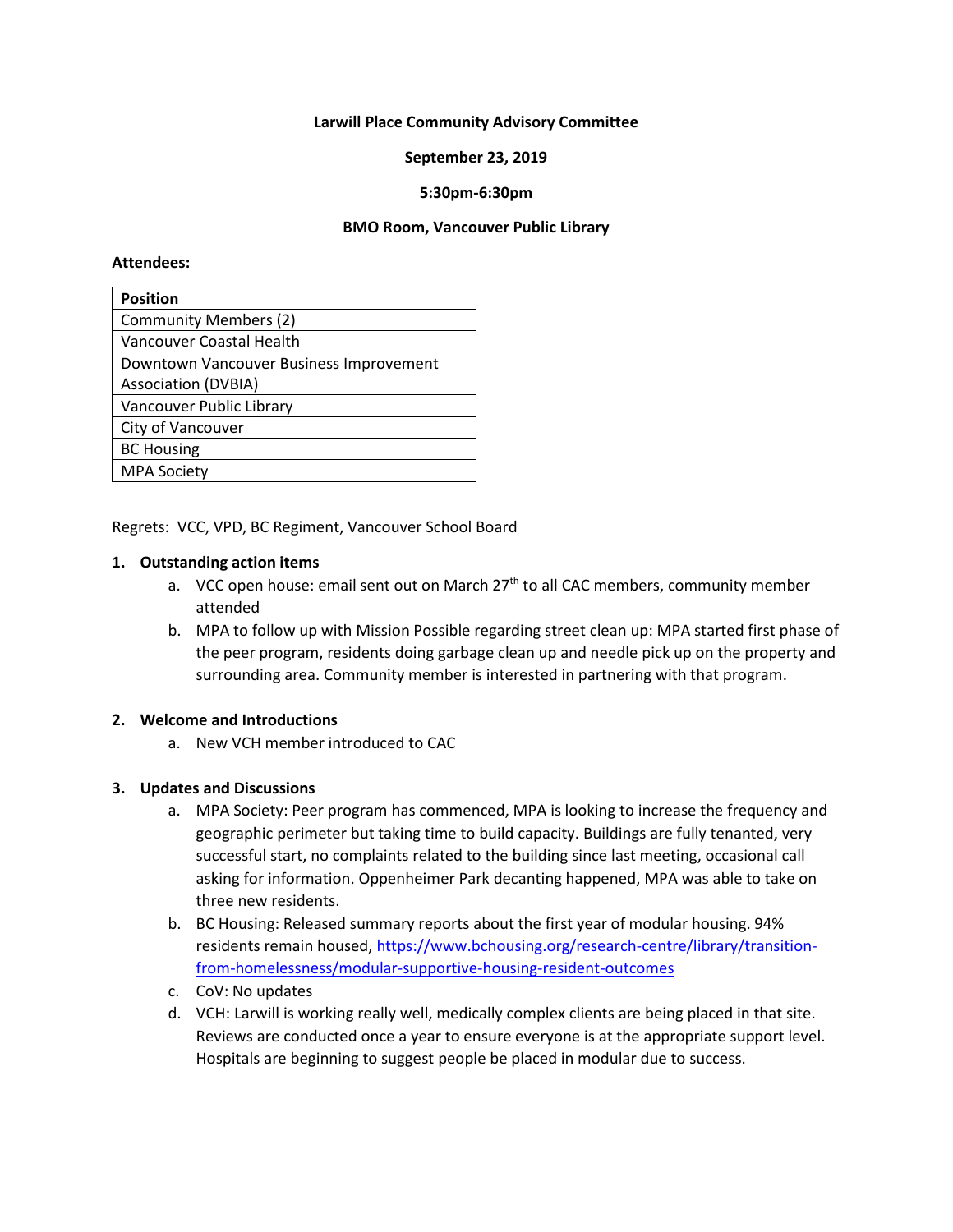*MPA response: Outcomes speak for themselves, one client was very medically compromised upon moving in and considered palliative. They are now connected with appropriate supports, complying with medications and stronger than ever. We have been able to bridge some gaps in supportive housing and assisted living; individuals who previously who didn't fit the mandate for either are now getting services at Larwill and are being housed successfully. We're very happy for the support from VCH to make this program possible* 

- e. VPD: Regrets sent email mentioning there were no issues at Larwill and partnership has been working well
- f. VCC: Regrets
- g. VPL: What is the role of VPL now that the site is more established? Is it time for community engagements staff to be on site and talk about what the library offers.

*MPA response: Would be great to foster more community between residents in Library. Any opportunity for programming or information exchange would be useful for the residents*

- h. DVBIA: There is a lot of construction surrounding the site. Homelessness continues to be a concern for all partners, however there has been a big improvement since Larwill has opened. Notice a trend in people refusing assistance offered, and new people homeless in the downtown area
- i. BC Regiment: Regrets
- j. Community Members:
	- i. Community Member #1: has been engaging the crosstown community, have been experiencing increase in issues in the neighbourhood. Some examples were fires being set in back alley of Beatty Lane, graffiti increase, break ins. Wondered if the increase of issues could be related to Larwill

*DVBIA response: All of those things are on the rise around the city (graffiti, break-ins, crime), no evidence that there is any connection to the housing site.* 

*MPA response: It is frustrating for people to experience these incidents, and when there is supportive housing in an area it is common to wonder if it is because of the residents, but we've been diligent in working with our neighbours and haven't seen any signs that these incidents are related to Larwill. If there is ever any reasonable reason to suspect someone from our site is involved we will work as neighbours to identify any familiar faces but our experience is that it's getting quieter and we're experiencing less traffic. The downtown east side is gentrifying and people are being displaced, the sidewalks along Hastings St are full with tents and vendors which may be another reason why traffic is expanding.*

*VCH response: These incidents are happening on a corridor leading to Granville area as well which is another location that has a lot of action, it is also normal for a wax and wane of the "core" area of the DTES which has shifted in the last 10 years*

*City response: There are many factors that could be attributed to these issues, such as rent increases and displacement*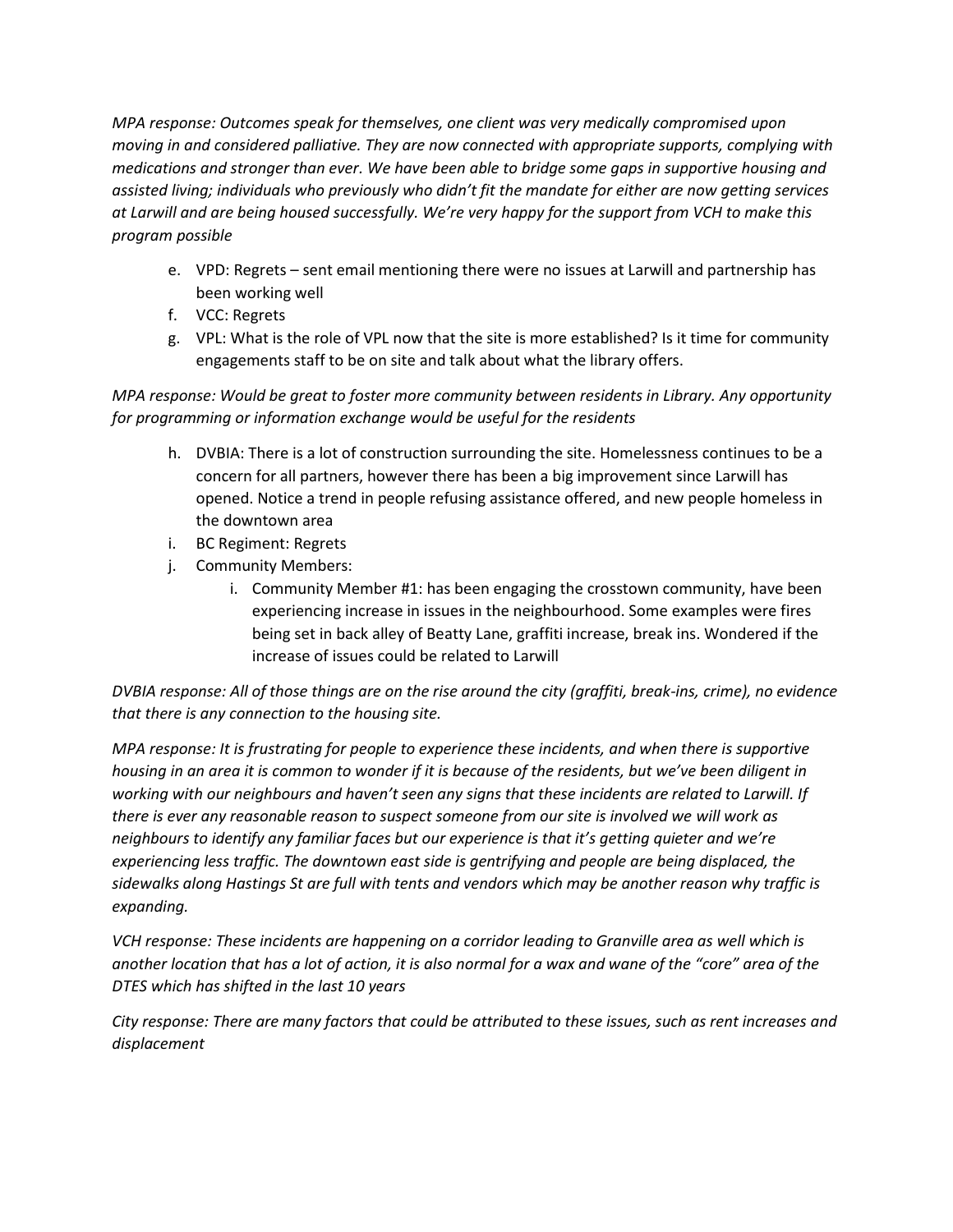ii. Community Member #2- There has been no noticeable change since Larwill set up. Re-iterated issues raised by other community member, primarily break-ins and some random property damage but didn't see any connection to Larwill

## **4. Questions**

## **Are the buildings 100% full?**

MPA: Yes, the buildings are completely full and now we have normal turnover. We have seen people move to more independent housing, some residents have been repatriated to their home towns/provinces, some have been transferred to more appropriate sites, and some have passed away.

# **Seems contradictory that BC housing says goal is to stay, but the examples of people moving home sounds like a success. What is the goal?**

BC Housing/MPA: Our goal is to create a welcoming community, provide supports, and avoid evictions. If someone states that they want to move to more independent housing, another city/province, etc we will absolutely assist where possible. BC Housing is not telling us that we shouldn't be moving people along, and are quite supportive with that when requested. There is a program called STEP that identifies people that don't need the supports any longer and moves them into more independent housing.

# **Is there a high volume of visitors? There has been increase in traffic in the area and wondering if it is being experienced at your site.**

MPA: If anything the level of pedestrian traffic has been reduced as the program has settled in over the past 10 months. The amount of guests coming to the site is pretty average. We are aware of any increase or new guests as we need ensure that our tenants are not being taken advantage of. The addition of the Translink bus lot in the adjacent parking lot has reduced the amount of foot traffic cutting through during events at Rogers Arena

# **How did you make out during the summer with the heat?**

MPA: The buildings held up well. The main floor common area is air conditioned and the rest of the site is ambient air circulation. The upper floors naturally experienced higher temperatures, some residents were supplied fans and some purchased their own AC units.

## **Is there more modular in the works?**

CoV: Council is reviewing possibility of allowing TMH to be built in single family zoned areas. There is one site that is currently being proposed on Vanness Ave (near Nanaimo Skytrain station), has not been approved yet.

# **5. CAC Scheduling:**

a. Discussed frequency of meetings needed moving forward as the committee has met the requirements of the terms of reference. Committee discussed the benefit of continuing but not requiring a high frequency of meetings. It was reiterated that members can reach out to MPA at any time with questions or concerns, and if there is an issue that needs to be addressed a meeting can be called. The committee agreed to continuing the meetings on a quarterly basis for the time being